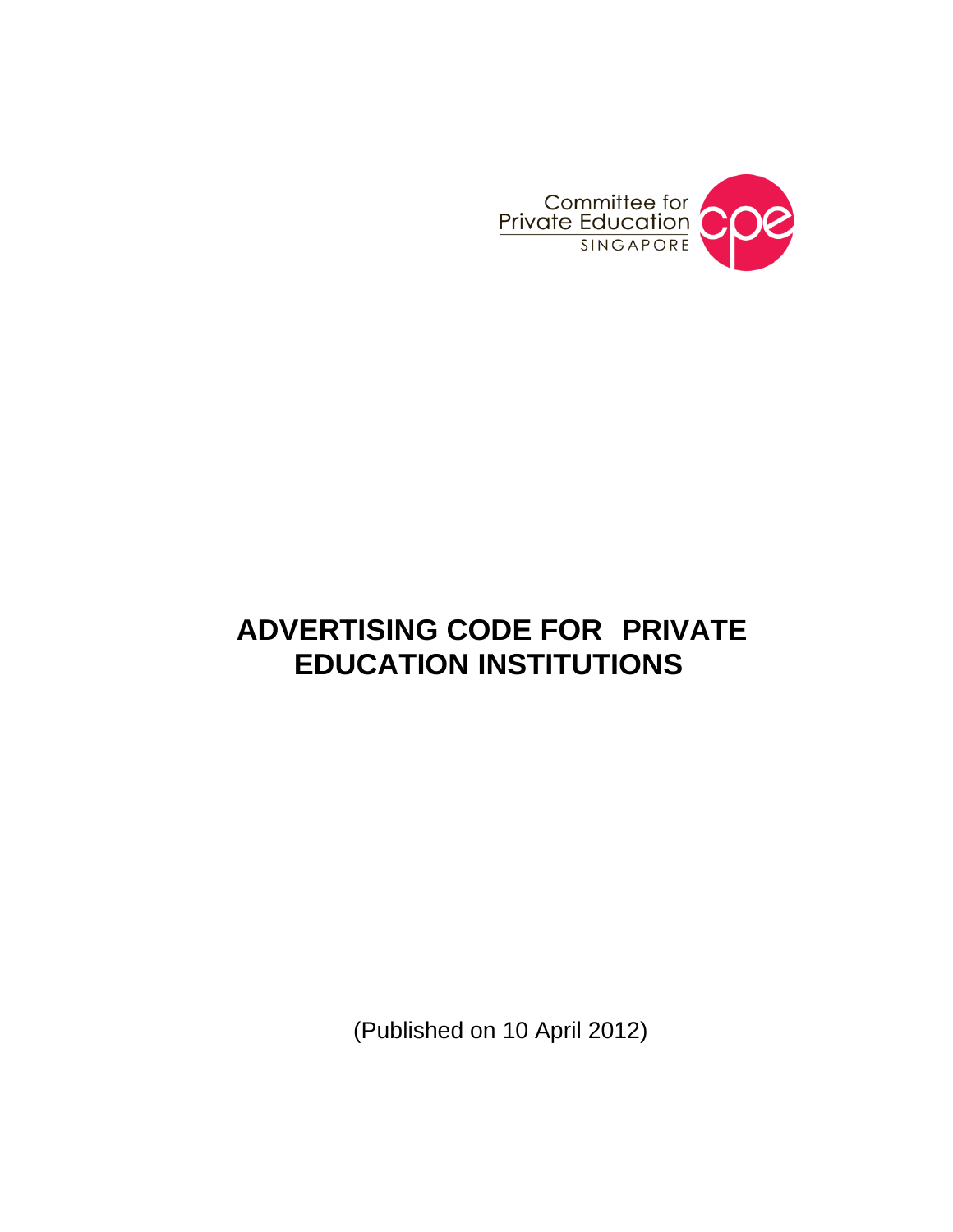# **CONTENTS**

| I.   | Definition of 'Advertisement<br>The Intent and Scope of the Advertising Code<br>٠                                                                                                                                                                                                                                                                                                                                                         | Page 1 |
|------|-------------------------------------------------------------------------------------------------------------------------------------------------------------------------------------------------------------------------------------------------------------------------------------------------------------------------------------------------------------------------------------------------------------------------------------------|--------|
| Ш.   |                                                                                                                                                                                                                                                                                                                                                                                                                                           | Page 3 |
| III. | Reference to Singapore and the Committee for<br><b>Private Education</b><br>Information about the private<br>education<br>institution<br>Use of information from external sources<br>٠<br>Information on course fees and other monies<br>payable to the private education institution<br>Use of superlatives and exaggerated claims<br>٠<br>Promises and guarantees<br>٠<br>Use of disclaimers<br>Information on courses<br>Language<br>٠ | Page 4 |

IV. Penalties and Enforcement Actions ……………………… Page 14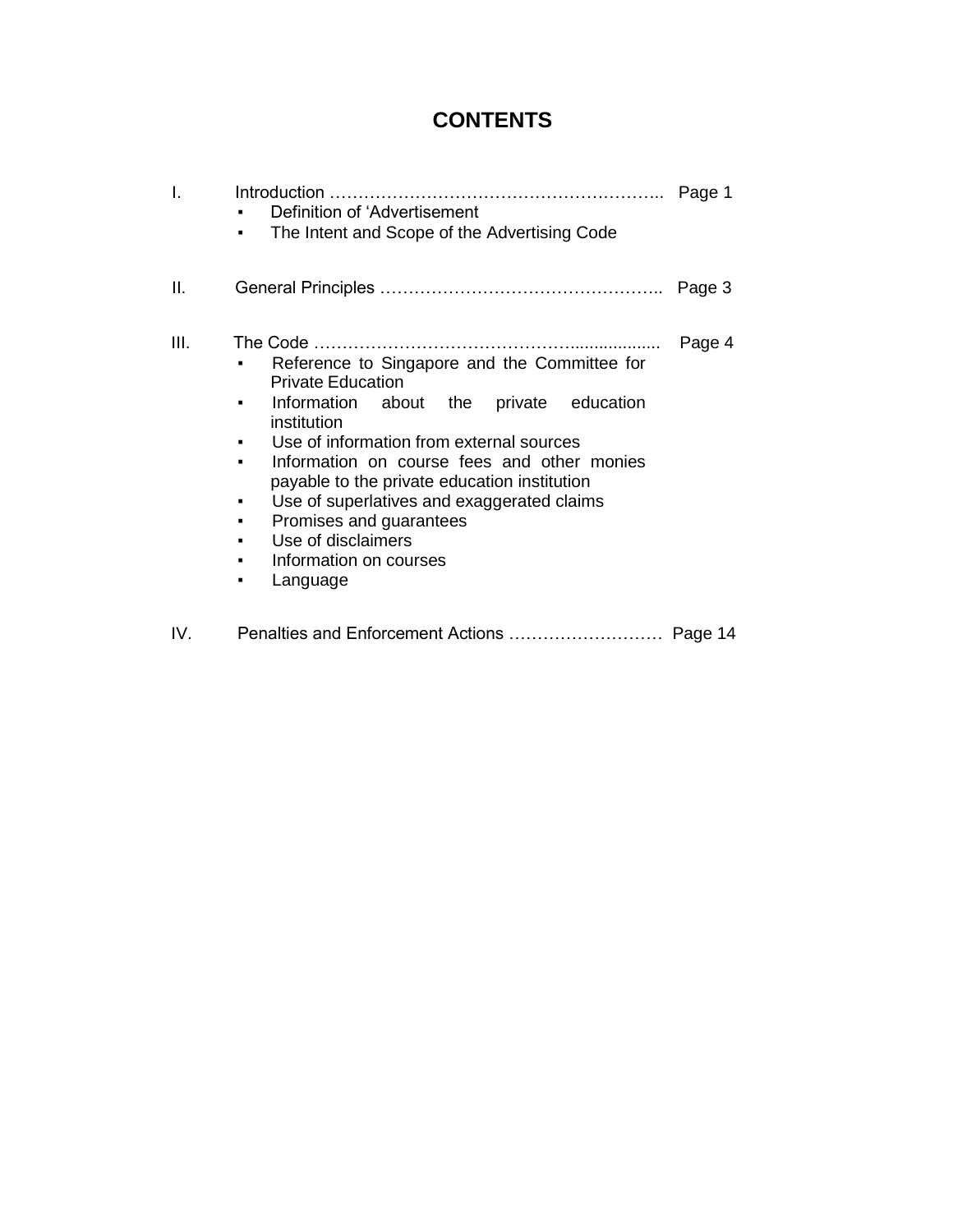#### **I. INTRODUCTION**

#### **1. Definition of 'Advertisement'**

The interpretation of the term 'advertisement' is found in section 2 of the Private Education Act (No. 21 of 2009):

*"…"advertisement" includes any notice, circular, pamphlet, brochure, prospectus, programme or other document, and any announcement, notification or intimation, to the public or any section thereof or to any person or persons, made —*

- *(a) orally or in writing;*
- *(b) by means of any poster, placard, notice or other document affixed, posted or displayed on any wall, billboard or hoarding or on any other object or thing;*
- *(c) by means of sound broadcast, television, the Internet or other media; or*
- *(d) in any other form or manner whatsoever…"*

Section 46(2)(*a*) of the Private Education Act further specifies the location or sources of advertisements:

*"… "advertisement" includes an advertisement that is made available —*

- *(i) in a newspaper, magazine, journal or other periodical published or circulated in Singapore or elsewhere;*
- *(ii) in a sound or television broadcast transmitted for reception in Singapore or elsewhere; or*
- *(iii) by any other means of broadcasting or communication for circulation or reception in Singapore or elsewhere;*

Therefore, an advertisement may be broadly described as any form of commercial communication a private education institution (PEI) uses to promote itself, its courses, and its services to students or prospective students, regardless of the medium and media used. This will include promotional claims made by the PEI at the point of recruitment or enrolment of students.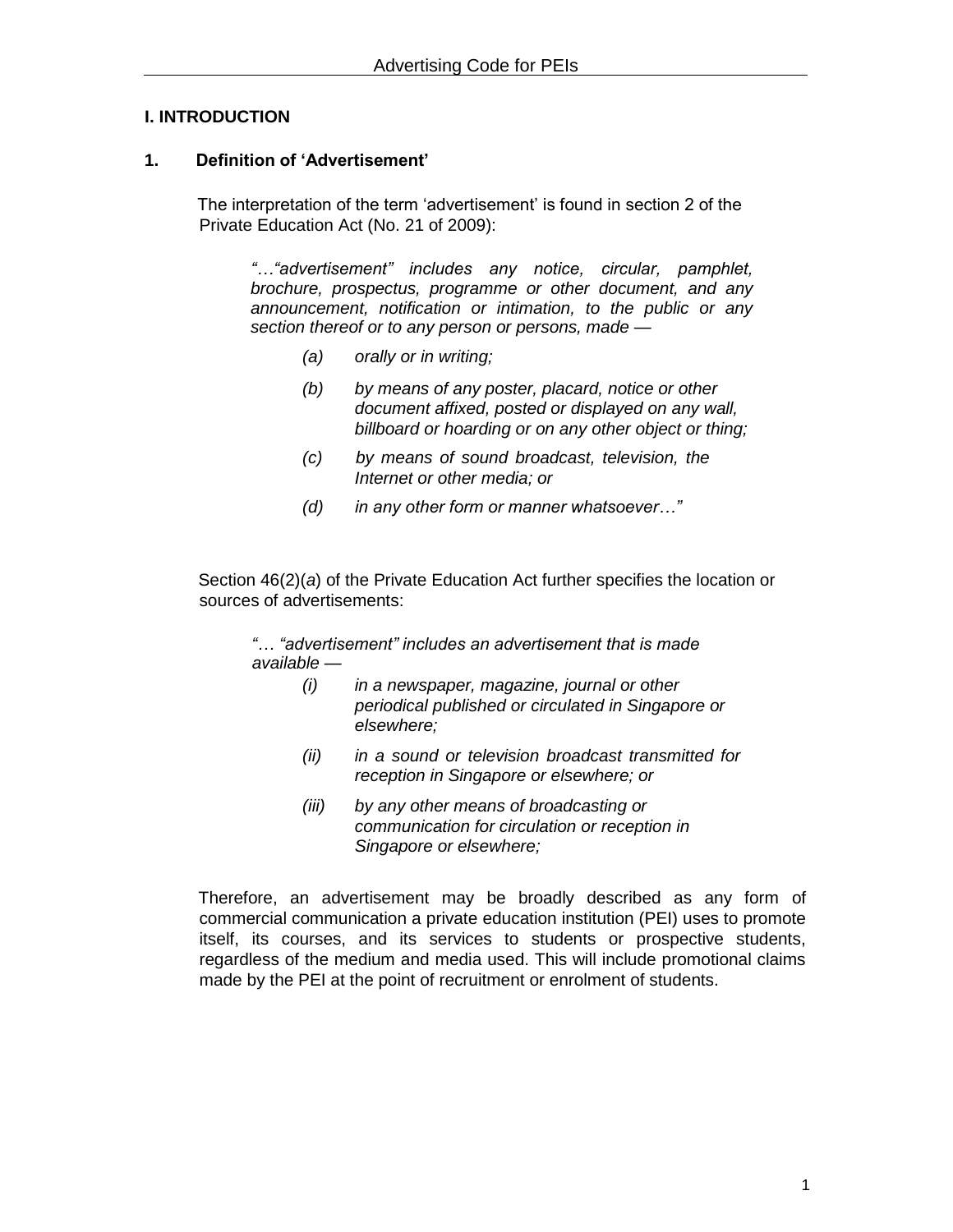# **2. The Intent and Scope of the Advertising Code**

Part VII of the Private Education Regulations 2009 specifies the general disclosure requirements for PEIs. Read together with section 46(2)(*b*) of the Private Education Act, an advertisement issued by a PEI will be considered false or misleading if it

- falsely describes the PEI; or
- contains any false or misleading information about the PEI; or
- contains any false or misleading information about a course the PEI offers or provides; or
- does not contain the information in accordance to the requirements prescribed by the CPE in the Private Education Regulations.

To assist PEIs to comply with the Act and Regulations, the Advertising Code aims to clarify the legislative requirements which PEIs have to adhere to, so as not to be found misleading in their advertising and promotional activities.

This Code is applicable to all advertising efforts by PEIs registered with the Committee for Private Education (CPE), whether the advertisements are published in Singapore or elsewhere. For the avoidance of doubt, the Code also applies to advertisements published by a PEI's external recruitment agents for the purpose of recruiting students for the PEI.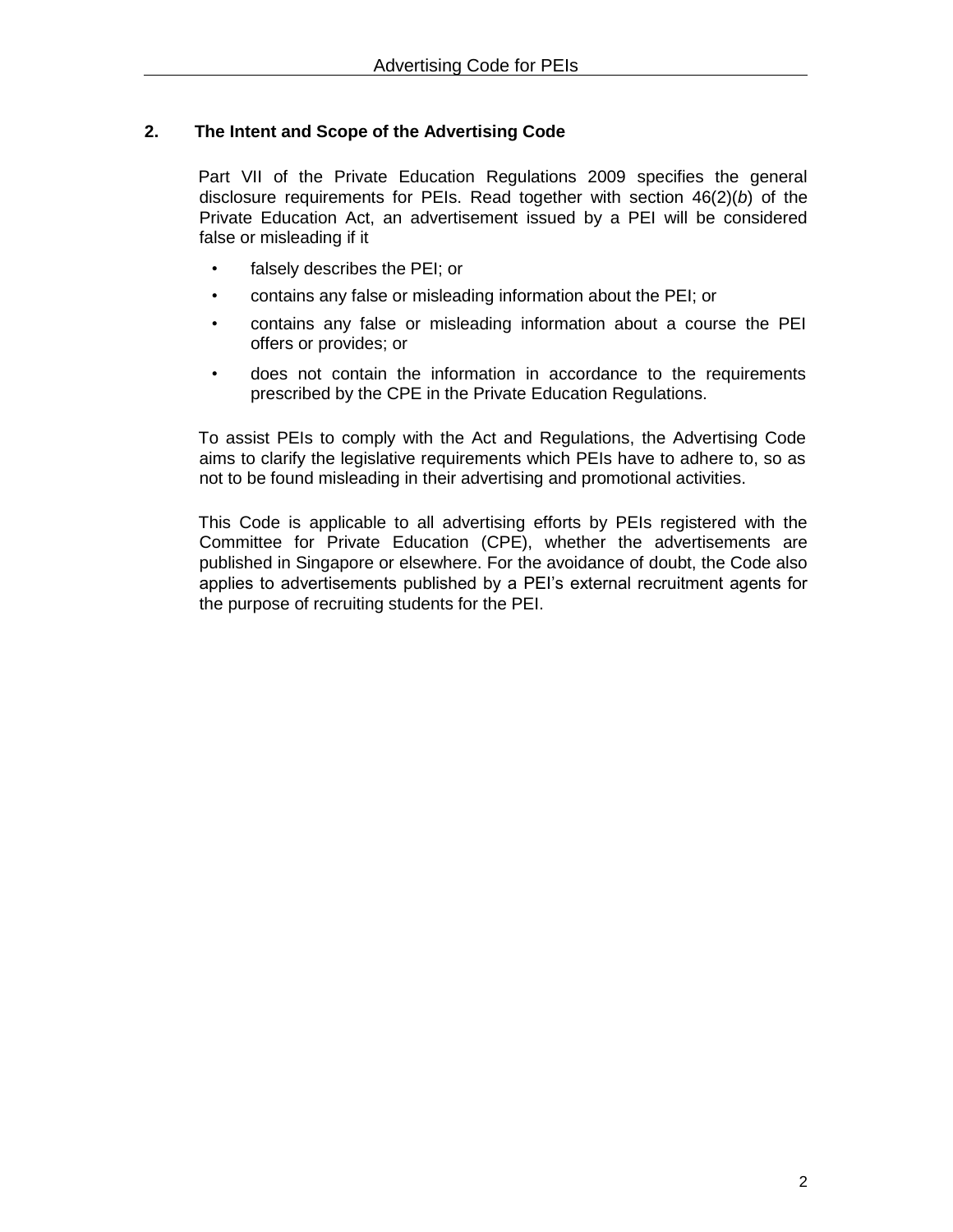# **II. GENERAL PRINCIPLES**

1. A registered PEI is to conform to the prevailing standards of advertising and any relevant written laws in Singapore. When advertising overseas, the PEI also has to ensure that its advertisements comply with all the relevant rules in those countries.

2. The Advertising Code applies to all types of advertisements issued by PEIs. The Code aims to guide PEIs from misleading customers (specifically existing and prospective students) with ambiguous words and graphics and is drafted in line with the following principles:

- a. Truthful representation: Advertisements must not contain false or misleading claims about the following:
	- i. the source or recognition of a course it is providing;
	- ii. the obligations of a student enrolling in the course;
	- iii. the course fees payable and fees for any other services provided by the PEI; and
	- iv. the research results or statistics published, such that they appear to have scientific basis or government support when that is not true.
- b. Substantiation: The PEI must be able to provide documentary proof of the claims it makes in the advertisements when asked to do so (whether by the CPE or students or members of the public). Minimally, the source from which the findings or statistics are obtained must be mentioned. To be credible, a PEI should also ensure that it quotes only sources of information that are valid and reputable.
- c. Fair competition: While comparative advertisements are allowed, the contents must not discredit, denigrate, imitate, or exploit the goodwill of competitors, whether local or foreign.
- d. Observance of social values: Advertisements must not subvert Singapore's shared values<sup>1</sup> or exploit conflicts relating to controversial national and international issues. They should also not contain words or pictures that are offensive to the standards of decency prevailing among existing and/or prospective local and international students. For example, advertisements are not to glorify a lifestyle that is promiscuous or is detrimental to family values.
- e. Integrity and responsibility: Advertisements must not exploit prospective students' lack of experience, expertise or knowledge. They must also not attempt to strain the students' sense of loyalty, nor play on their fears or superstitions.

 $1$  Refer to the five statements adopted by the Parliament on 15 January 1991.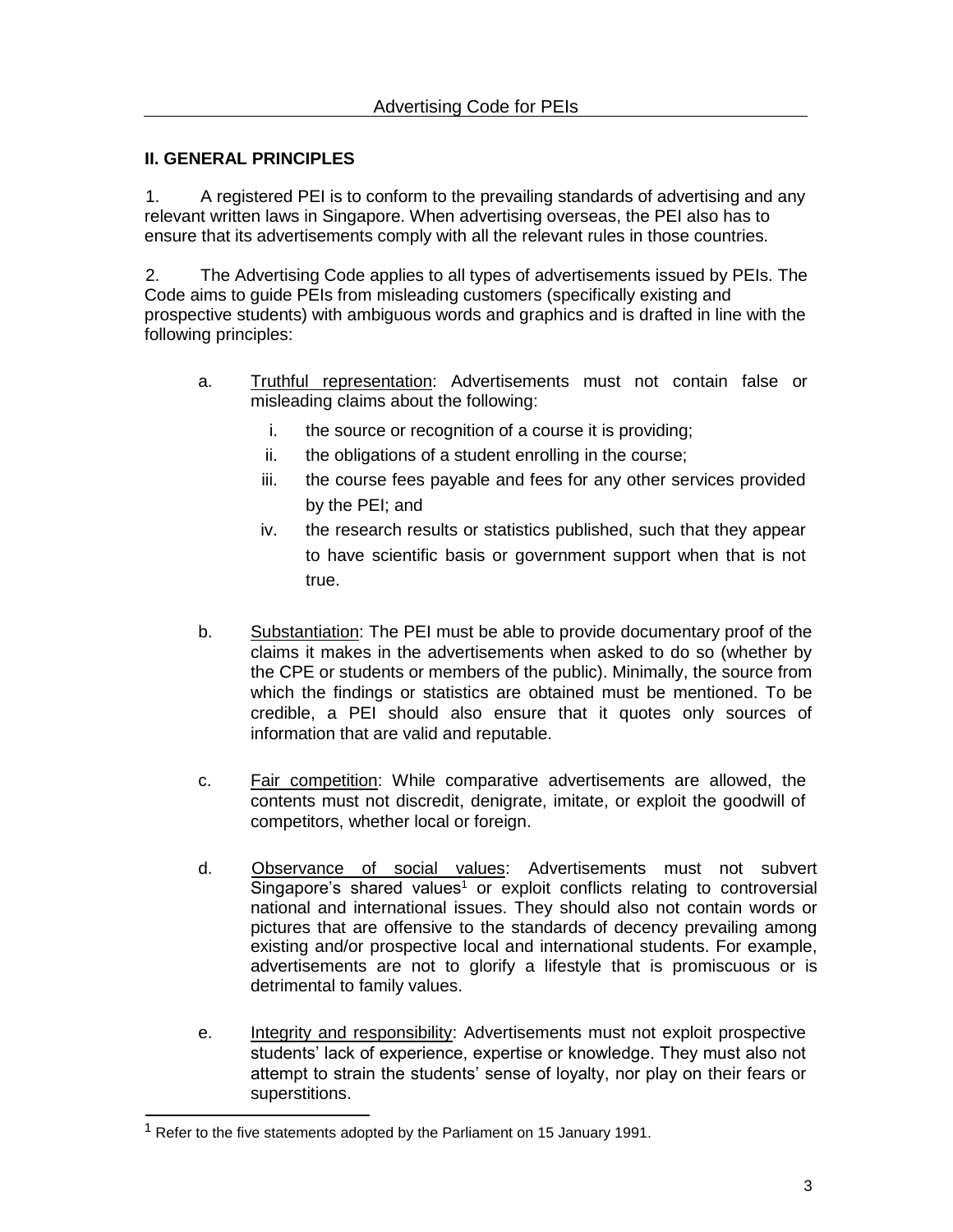#### **III. THE CODE**

The Advertising Code for PEIs covers nine key aspects of a PEI's advertisement, and complements the general disclosure requirements specified in the Private Education legislations <sup>2</sup>. Instead of prescribing the format and content of advertisements, the Code establishes ground rules to ensure that there is responsible advertising, and that the contents are factually correct.

#### **1. Reference to Singapore and the Committee for Private Education<sup>3</sup>**

#### **1.1 Usage of the term 'Singapore' and any word that connotes national authority**

A PEI is prohibited from modifying its registered name by adding the word "Singapore" to it. If it wishes to denote its location, the PEI must state clearly that it is "located in Singapore".

It cannot claim to be recognised by the Singapore government or any of its ministries or statutory boards unless it is able to substantiate the claim with proper documentation from the relevant government agency. It must also not attempt to pass off as the national authority for any form of training or certification, or as the leading training organisation for any group of professionals, without authorisation from the relevant authority<sup>4</sup>.

For example, sweeping statements like "EL Academy is the national training centre for English teachers" or "EL Academy certifies English teachers in Singapore" would be considered false and misleading, unless the PEI is able to provide evidence to convince the CPE that it is indeed so.

#### **1.2 Relationship with the CPE**

A registered PEI can only use the term "registered" to describe its relationship with the CPE in its advertisements or promotional materials.

For clarity, usage of the following (but not limited to) terms in place of the word 'registered' would be construed as misleading:

- a. Approved
- b. Accredited
- c. Endorsed

 $2$  Anv "regulation" referred to henceforth will mean the relevant paragraph and/or sub-paragraph in the Private Education Regulations 2009.

 $3$  The PEI will contravene section 46(2)(b) of the Private Education Act if it falsely represents its relationship with the Singapore government or the CPE.

 $4$  PEIs may be asked to prove that the organisation it quotes as "relevant authority" is indeed recognised as such by players in that field / industry.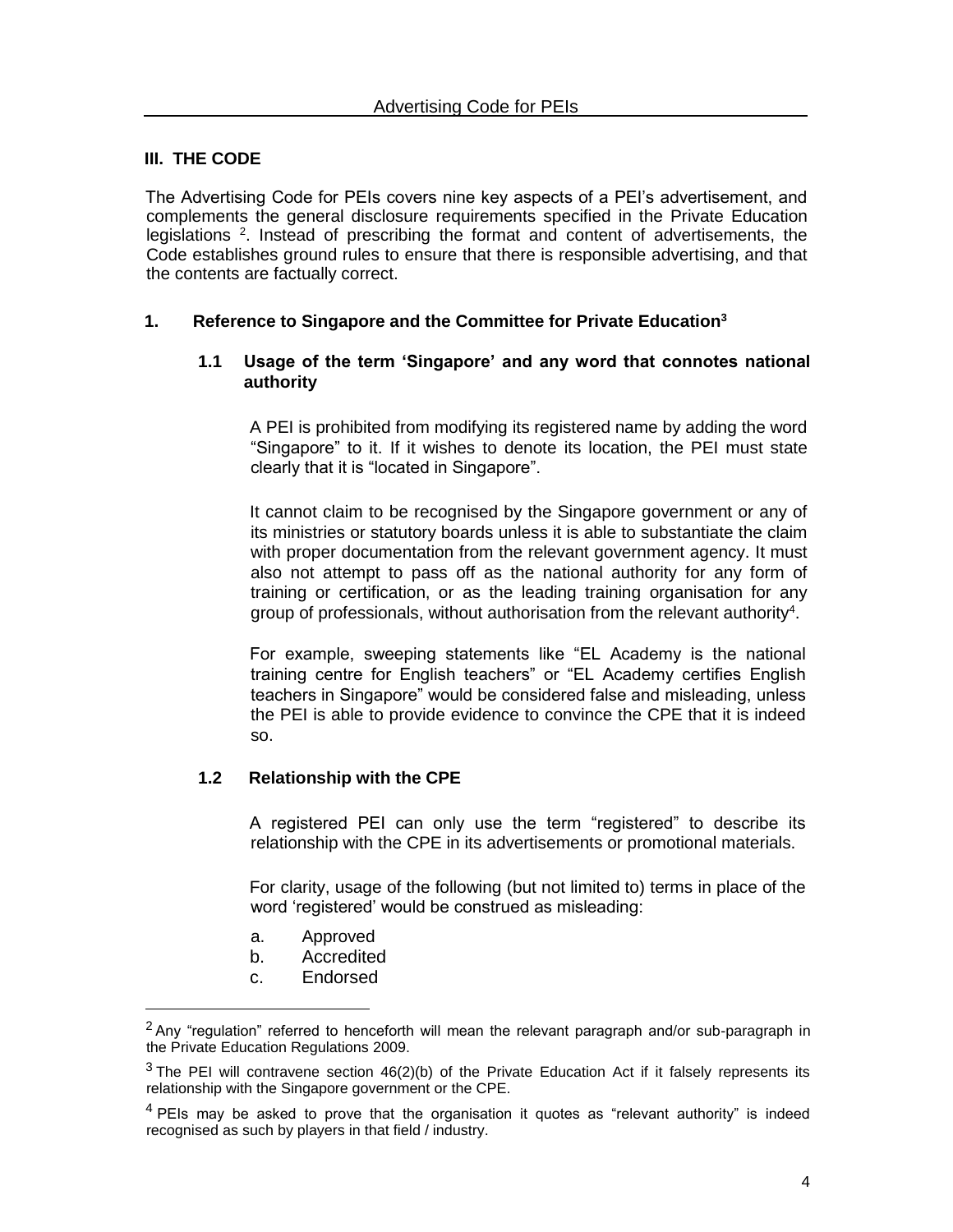- d. Supported
- e. Authorised, or
- f. Validated.

#### **1.3 Usage of the CPE's Logo**

It is specified in section 33 of the Private Education Act that a PEI is not allowed to use the CPE's logo in its advertisement without first obtaining written permission from the CPE.

As a good practice, a PEI should avoid adopting the colour scheme or general design of the CPE's logo, as that may create the impression that it is related to the CPE.

#### **2. Information about the private education institution**

#### **2.1 Registration and certification status**

To comply with regulation 27, a registered PEI is to include all the following in its advertisements:

- a. Its registered name;
- b. Its registration number; and
- c. The period of its registration (as stated in its registration certificate).

If the PEI is EduTrust-certified, it must also adhere to the terms and conditions governing the publication of its EduTrust award status.

#### **2.2 The PEI's Logo**

While the CPE does not specify the dimensions and format of a PEI's logo in its advertisements, as a good practice, the PEI should ensure that its logo is:

- a. Clearly and prominently displayed, so that prospective students would not mistake or confuse the PEI with its partners;
- b. Not smaller than the logos of its partners; and
- c. Not so similar to that of a renowned local or foreign institution or organisation that it misleads prospective students into thinking that the PEI is related to that institution or organisation when that is not the case.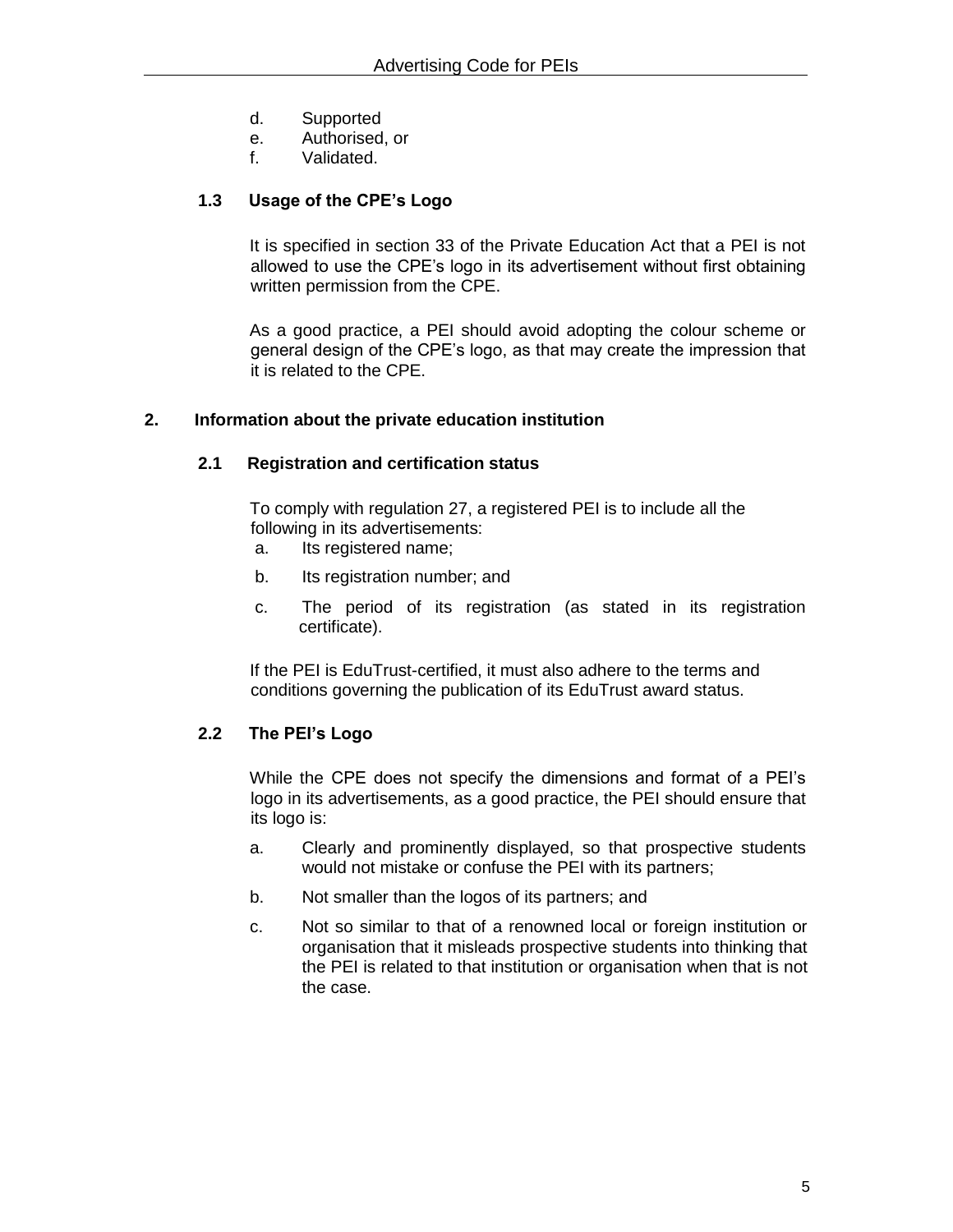# **2.3 The PEI's Achievements**

Under section 46 of the PE Act, it is mandatory for a PEI to provide truthful information about itself. As such, it has to be able to substantiate any claim of achievements with relevant and valid documentation.

Unsubstantiated statements may be construed as false and/or misleading if the PEI is unable to convince the CPE of the statements' factual basis. The following are some examples of unsubstantiated and misleading statements:

"Hi-Flyer Institute *always produces the top students* in GCE 'O' levels examinations."

"Hi-Flyer Institute has *the best performance among all PEIs* since its establishment."

"Hi-Flyer Institute has *the most number of students gaining entry*  into Singapore's public universities."

#### **2.4 The PEI's Partners**

A PEI cannot make reference to, or use the names, initials, logos and/or trademarks of another organisation or institution, unless it has valid, written permission from that organisation or institution to do so. It must also state clearly and accurately the type of relationship it has with each of the organisation or institution it chooses to highlight in its advertisements. For example:

"ABC University, UK, *is offering the following programmes through* XYZ Academy."

"XYZ Academy *is offering the following programmes awarded by* ABC University, UK."

"XYZ Academy *has an articulation arrangement with* ABC University, UK *for students graduating from its Diploma in Business course*."

When it is not possible for a PEI to give full details of its relationship with a partner in its advertisement due to space constraints, the PEI is to indicate a source, such as a link to the relevant page on its website, where interested students or members of the public can easily access and obtain truthful information. As a responsible practice, the source should not be one where prospective students can only get verbal, unrecorded information.

To strengthen and maintain its credibility, a PEI should only link up with institutions and/or accrediting agencies that are recognised by the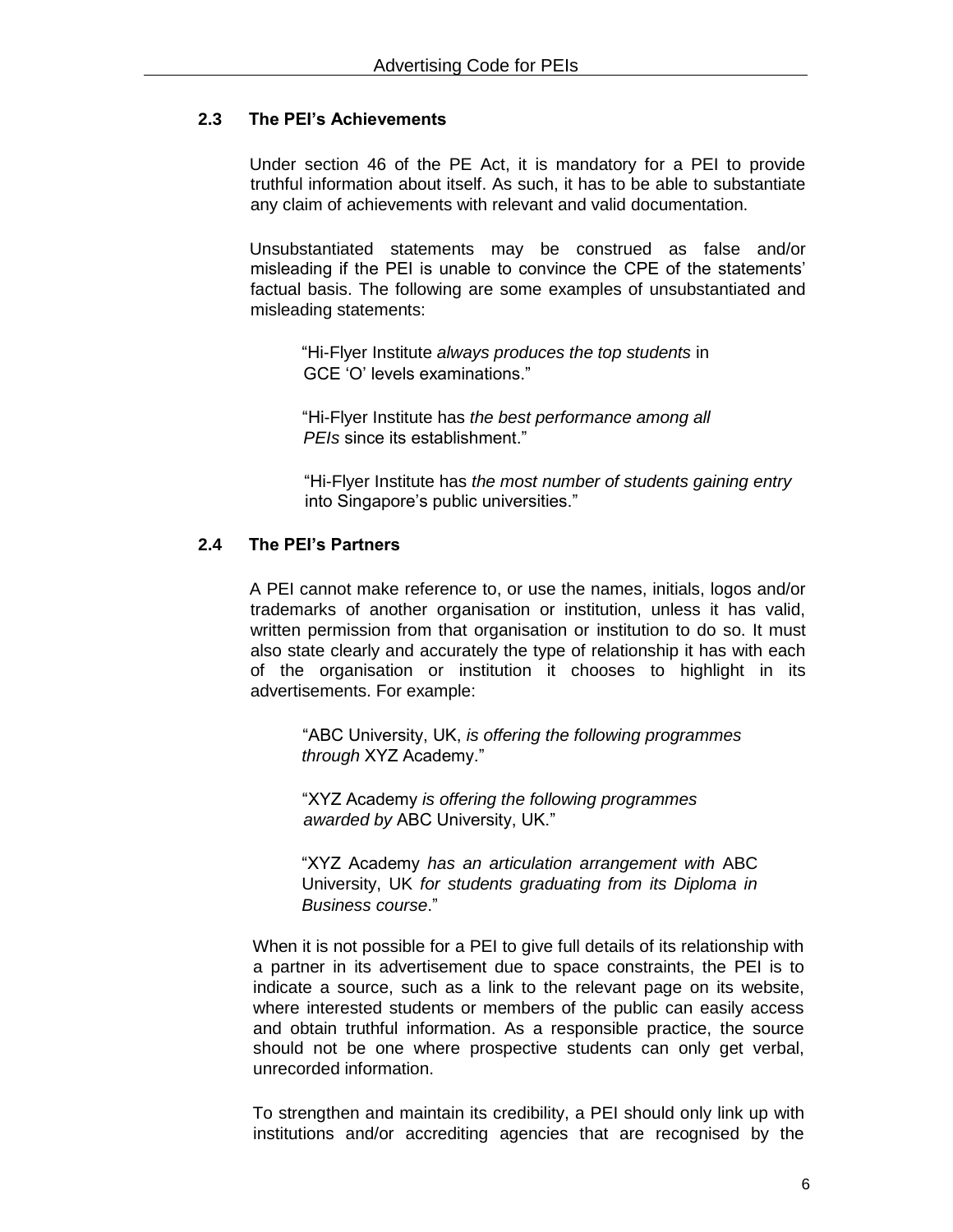relevant authorities<sup>5</sup> in their respective home countries. A fit and proper PEI manager should ensure that the PEI is not associated with degree mills or dubious organisations.

# **2.5 Photographs or pictures of PEI's premises and facilities**

Regulation 28(1)(d) requires the PEI to show accurate pictures of its premises and facilities. This means that the images used have to be up to date, as old or modified photographs will not accurately depict the PEI.

The PEI must also not show pictures of other institutions, either local or foreign, that would cause prospective students to assume that it has (additional) premises in Singapore and elsewhere, if it is not true.

In addition, if the PEI is occupying a unit within a commercial building, it must not represent its school using the building's photograph.

# **2.6 Photographs or pictures of students**

As a good practice, a PEI should avoid using the photographs of its existing or former students unless it has obtained written permission from those students and/or their parents (where applicable).

# **3. Use of Information from external sources**

#### **3.1 Statistics and Survey Results**

The CPE can ask a PEI to substantiate its claims and the sources of its published information. Where the data is gathered or derived by the PEI, it may be required to demonstrate the collection method(s) and calculation(s).

It is thus useful for the PEI to clearly specify the source of any statistics, survey or research findings referred to in its advertisement. For example:

"XYZ University is ranked Top 10 among National Universities" – *U.S.News Best Colleges 2010 ranking*"

"100% students obtained at least 5 passes at GCE 'O' levels *(2008 – 2010)*"

The PEI manager should also exercise due diligence to ensure that only information from reputable sources are used.

 $5$  As explained in Regulation 26(5).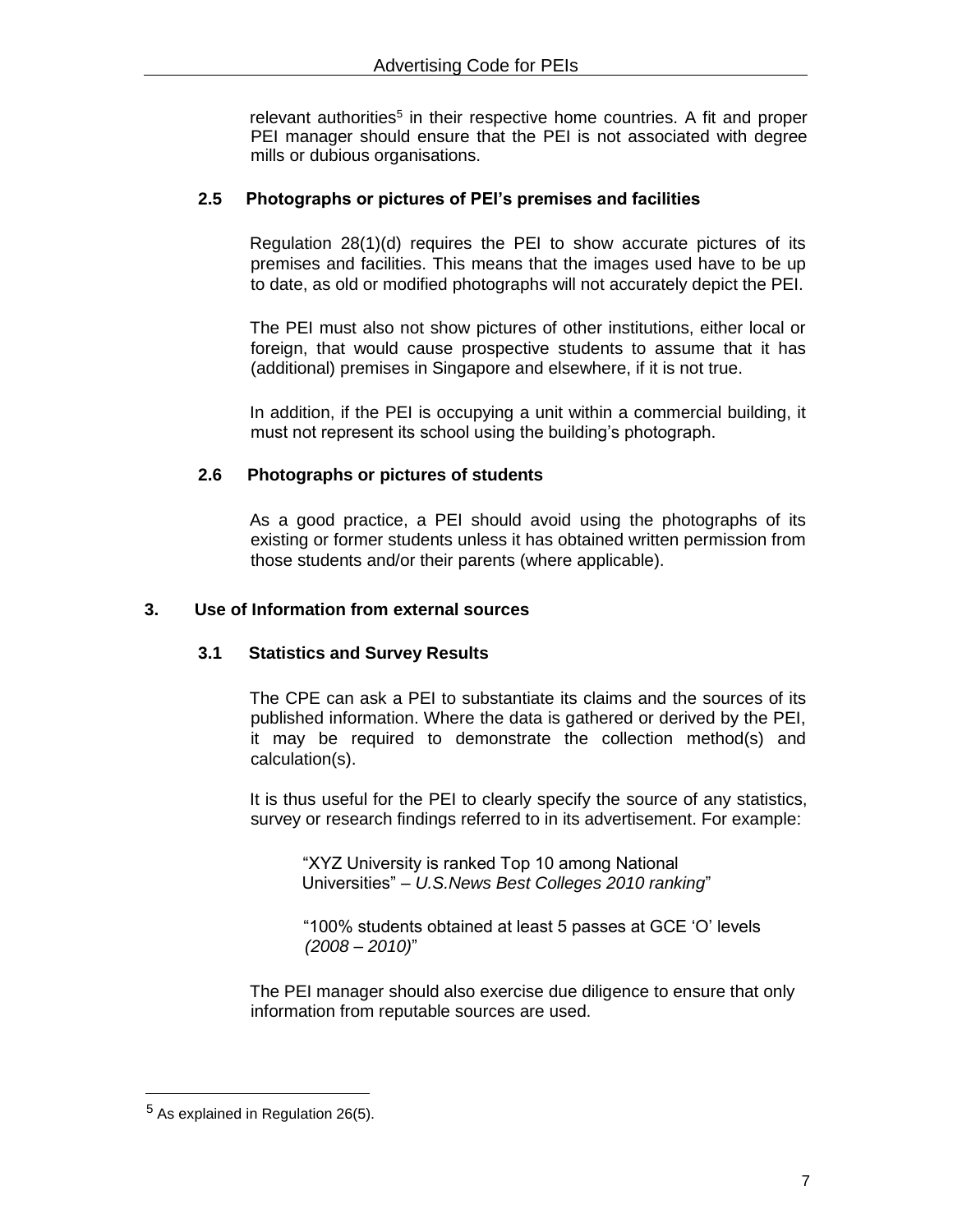# **3.2 Testimonials**

The PEI must not publish any fictitious or false testimonials. As a good practice, any testimonial from existing or former students and/or students' parents should be accompanied by the name of the student/parent, description of how the individual is related to the PEI, and the year (if not exact date) the testimonial was given.

To ascertain the truthfulness of the advertisement, the CPE may ask the PEI to provide the contacts of such students or parents for verification. The PEI may also be asked to substantiate that those testimonials reflect the typical experience of its students/parents.

# **3.3 Endorsements**

A PEI's advertisements will be considered false and misleading if it gives the impression that the PEI has the support or endorsement of a public figure (i.e. politicians, celebrities, etc.) when it does not.

#### **4. Information on course fees and other monies payable to the PEI**

With reference to Regulation 28(1)(o), a PEI must ensure that it clearly specifies the following information on course fees:

- a. the course to which the fees relate, including whether the fees are for part-time or full-time versions of the course;
- b. whether the fees cover the course in its entirety, e.g., examination fees, cost of lecture notes, laboratory usage fees, etc. Otherwise the costs of the additional components must be stated;
- c. the validity period of the fees quoted;
- d. the terms and conditions to which the published fees apply; for example, whether the fees quoted are only applicable to a student who has also signed up for another course or service provided by the PEI;
- e. conditions and quantum of any discount offered, if applicable;
- f. the currency in which the fees are quoted;
- g. the applicable Goods and Services tax ("GST"), if applicable; and
- h. whether any specific payment mode is required.

The PEI needs to provide a prominently displayed link to the specific page on its website<sup>6</sup> explaining the above information, if it is not feasible to do so in the advertisement due to space constraints.

 $6$  As specified in Regulation 28(1), a PEI must make information available to its students, intending students and prospective students in such form or manner as to be easily accessible by them.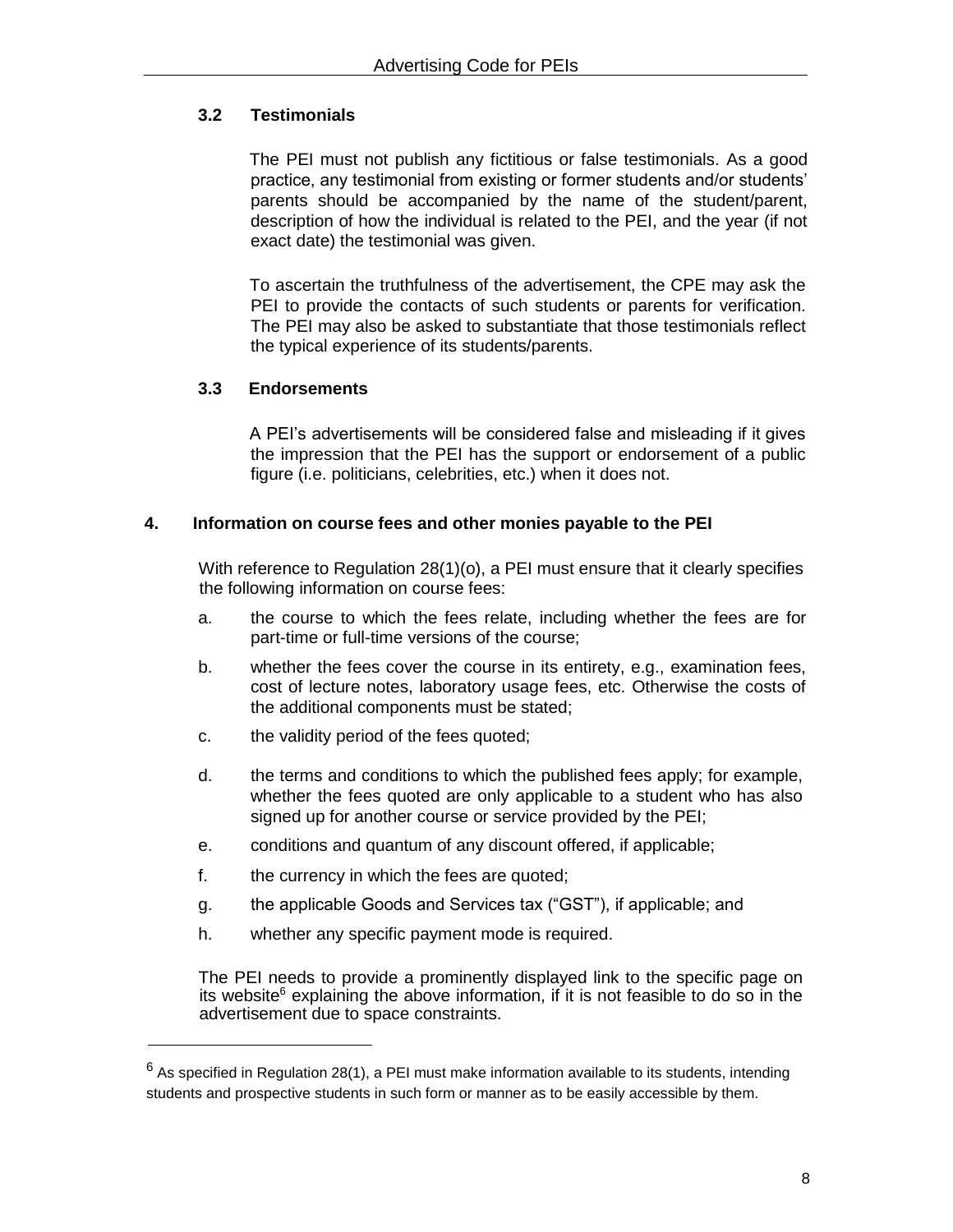#### **5. Use of Superlatives and Exaggerated Claims**

The following claims may be construed as false and/or misleading unless the PEI can provide credible supporting documentation to convince the CPE of the claims' accuracy:

- a. "Worldwide accepted qualification"
- b. "Highly demanded graduates"
- c. "World's best lecturers"
- d. "Best facilities in Singapore"
- e. "Guaranteed success in life"
- f. "Other PEIs cannot compare"
- g. "The number one provider in preparatory courses"
- h. "100% student satisfaction"
- i. "Highest graduation rates in the whole of Singapore"
- j. "Most demanded course in Singapore"

(Note: The above list is not exhaustive.)

#### **6. Promises and Guarantees**

A PEI must disclose the validity period and the terms and conditions associated to any promises or guarantees it extends to students. Any limitation to such promises or guarantees must also be spelt out clearly. Nondisclosure of pertinent information can be construed as intention to mislead.

#### **6.1 Offer of "free" item or service**

The word 'free' must not be used for an item or service which payment is only deferred.

To avoid future disputes, whenever an item or service is described as 'free', the PEI should endeavour to specify clearly, in a font and colour not unlike the general contents of the advertisement, the period during which the 'free' promotion is applicable, any condition that must be met before the student or prospective student can enjoy the 'free' item or service, and any incidental costs involved.

#### **6.2 Entry to local public schools**

While a PEI may prepare students for the entrance or qualifying examinations, no PEI can guarantee entry into Singapore's public institutions or autonomous universities. PEIs are strongly encouraged to make clear to students that entry into those institutions is subject to them meeting those institutions' entry requirements.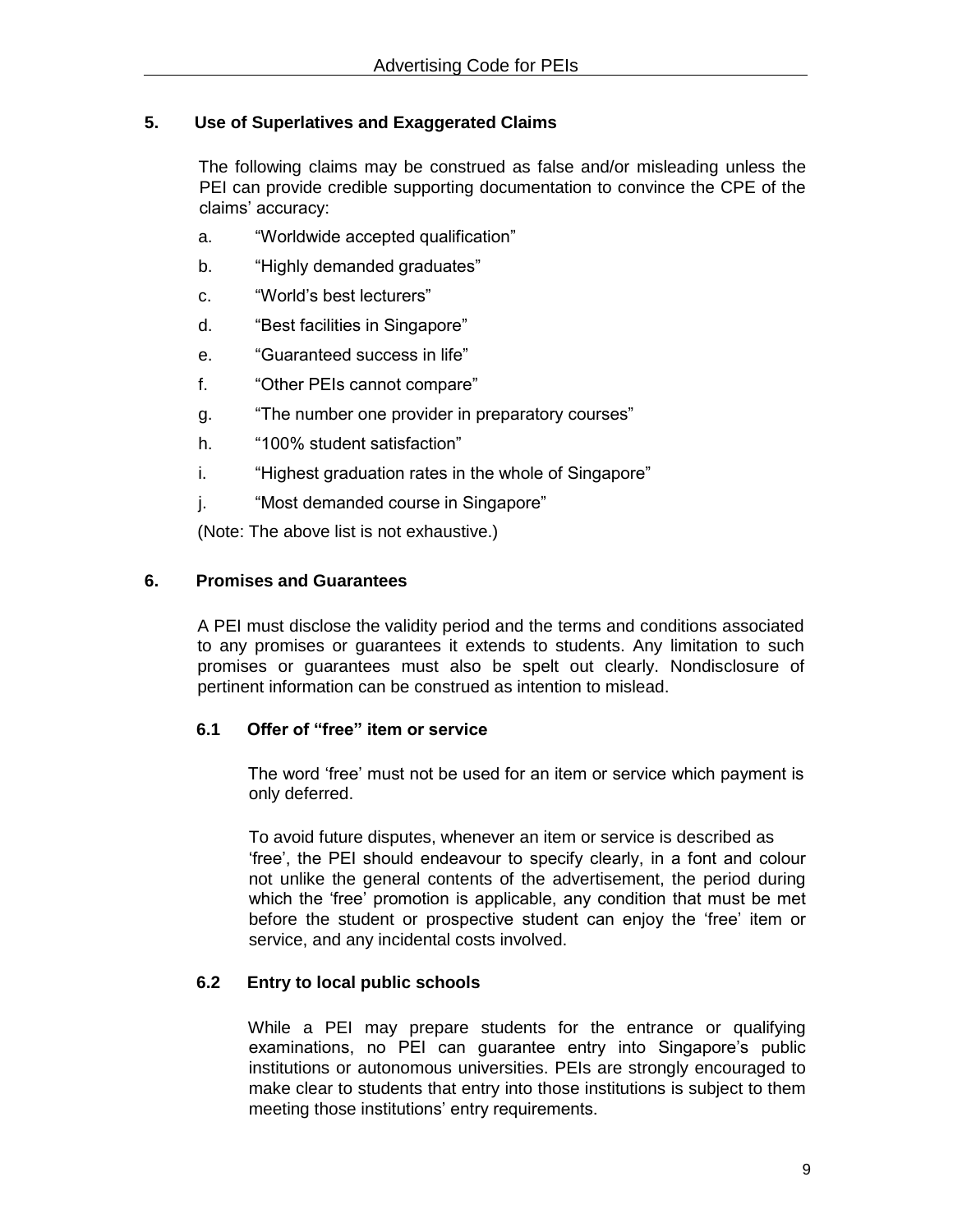# **6.3 Employment opportunities**

As part of its student support services, a PEI may provide career guidance or mentor its graduating students in their submission of resumes to prospective employers. However, the PEI is not to provide,

or advertise that it can provide, any employment opportunities or job placement services for a fee<sup>7</sup>.

The PEI must also not attempt to entice prospective students with promises of salaries or allowances for trainees on work attachment. For courses with a work attachment component, the PEI is required to clearly state that job attachment for international students is not guaranteed and will be subject to approval of relevant passes by the Ministry of Manpower (MOM).

#### **6.4 Recognition of qualifications awarded**

A PEI cannot make the general claim that the qualification it awards (in its own name) will be recognised by employers and/or any local or foreign education institutions or associations. It must specify the employer or institution that accords such recognition to its awards, and any related terms and conditions imposed for that recognition.

For example, if a PEI claims that graduates from Monash University's Bachelor of Psychology will be recognised by the Australian Psychology Association, it must specify clearly whether that recognition is only restricted to graduates from Monash University's home campus (or will also be extended to graduates from the external degree programme).

#### **6.5 Scholarships and grants**

To enable students to make informed choices and to prevent future disputes, the eligibility requirements for scholarships and grants, as well as the conditions for accepting such financial plans from the PEI, should be specified clearly. The PEI should also state the penalties, if any, of any breach in the conditions for acceptance of those plans.

In addition, the PEI should also make clear to the student the currency and amount of the respective scholarship or grant prior to him/her accepting that scholarship or grant.

 $<sup>7</sup>$  A registered PEI that performs the functions of an employment agency will be deemed to have</sup> contravened section 36(3)(b) of the Private Education Act.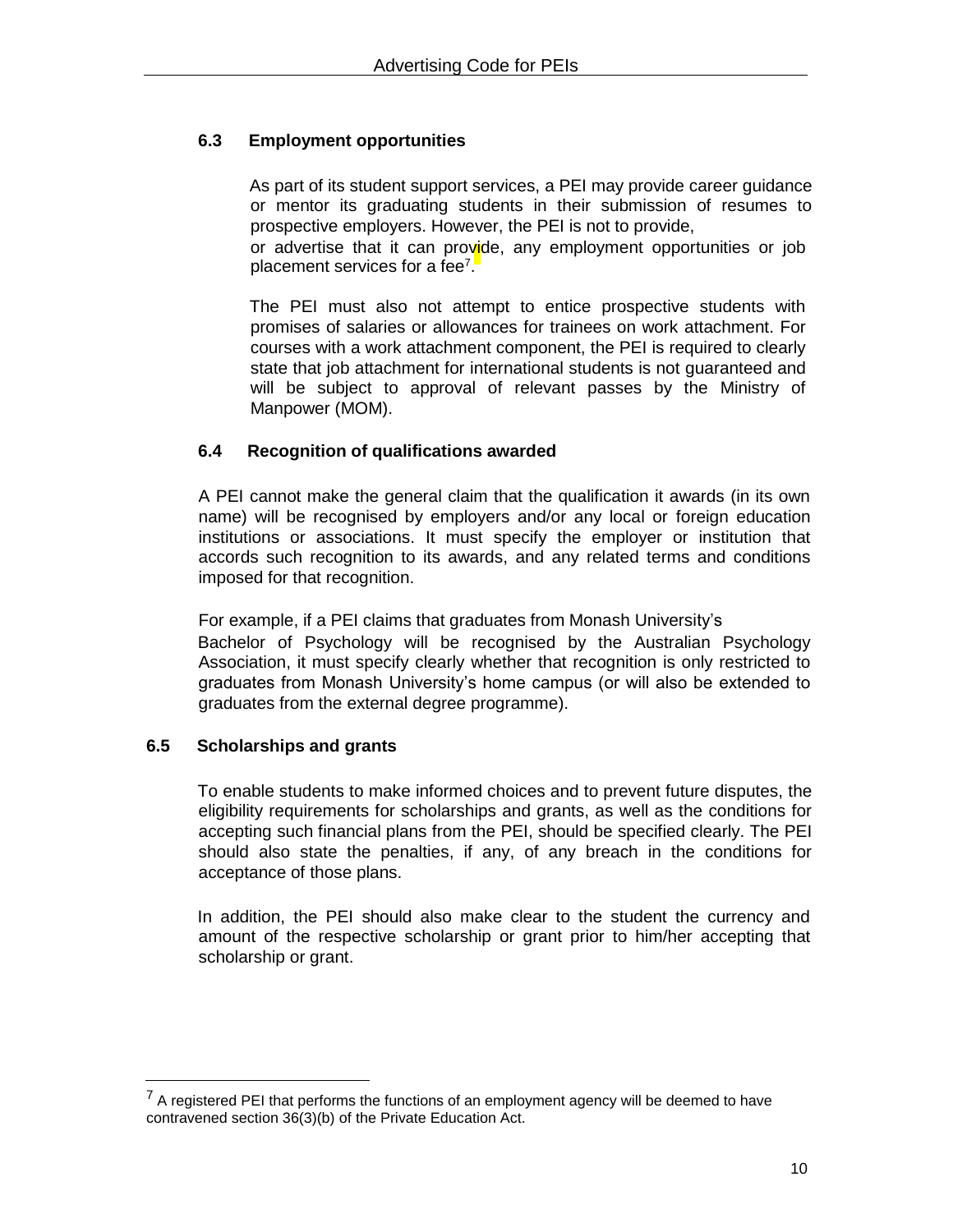# **6.6 Gifts and other privileges**

As a good practice, a PEI should specify the terms and conditions or the eligibility requirements for a prospective student to receive any gift or privilege. It should avoid using "bait and switch" advertising.

If, for example, a PEI states that the first 100 students are entitled to a free computer each, the CPE may require it to provide the names and personal details of the 100 students who had received the free computers, in order to ascertain the truthfulness of the PEI's claims.

# **6.7 Student Passes**

A PEI which is EduTrust-certified may assist students to apply for student's passes issued by the Immigration and Checkpoint Authority

(ICA). However, it must communicate clearly to students that it can only provide assistance to submit the applications and that the granting of student's passes is subject to ICA's approval. The PEI is also required under the terms and conditions for EduTrust, to disclose any administrative fees it levies for providing this service in addition to the application fees charged by ICA.

#### **6.8 Deferment of National Service (for male local students only)**

A PEI must state clearly that it can only provide assistance to apply for deferment of National Service, and such application is subject to approval by the Ministry of Defence. No PEI can guarantee deferment.

# **6.9 Hostel services**

A PEI that offers hostel services must ensure that the details of the hostel are de-linked from advertisements about its course offerings. If the rental of the hostel is a pre-requisite for enrolment at the PEI, this information must be made clear to all prospective students prior to them signing the Student Contract with the PEI.

#### **7. Use of Disclaimers**

The PEI is to ensure that disclaimers are legible and can be easily understood by the target audience of its advertisements. Where a PEI reserves the right to withhold items a student has paid for, or defer the commencement of any class under certain circumstances, it must specify those circumstances under which such withholding or deferment would occur clearly.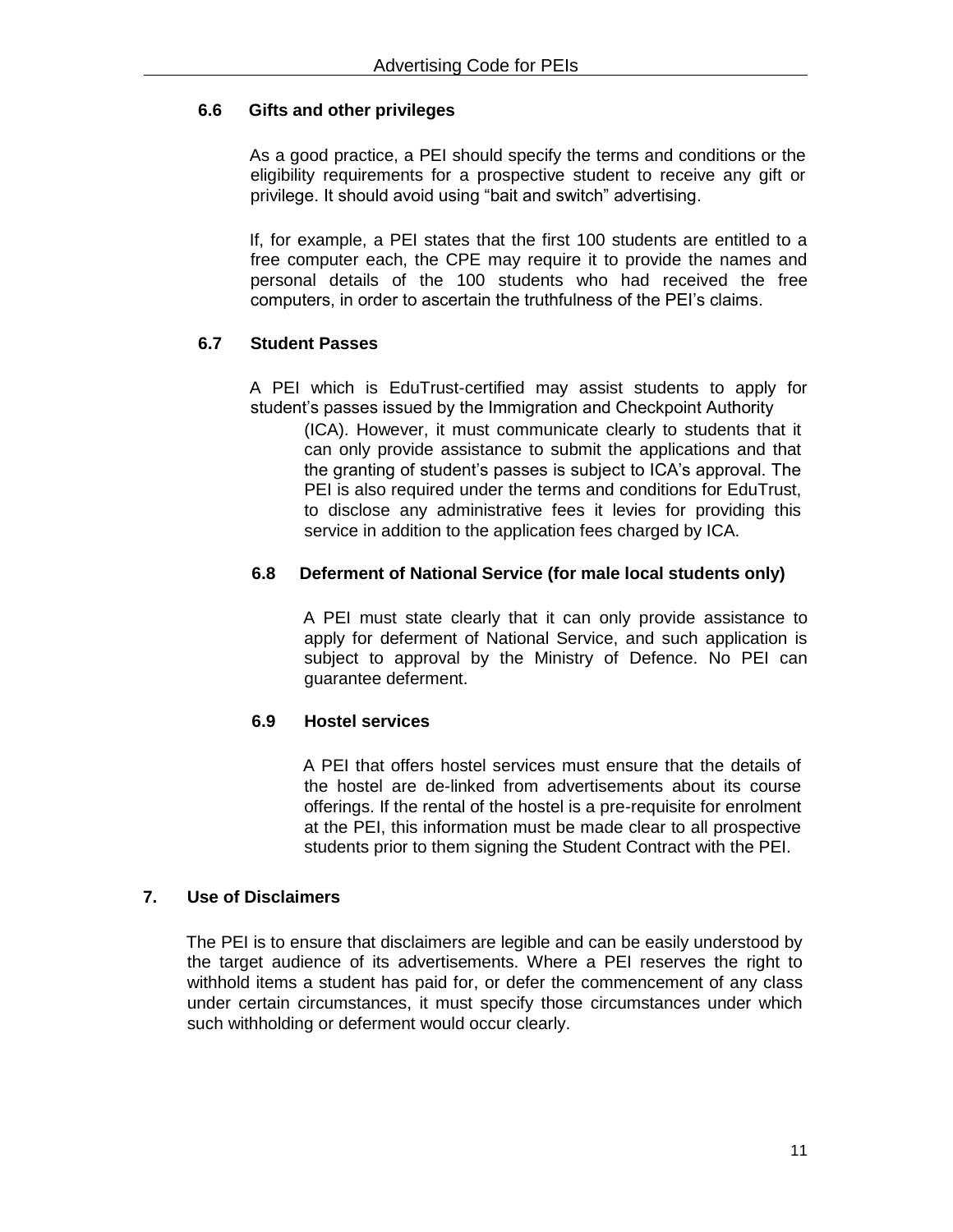#### **8. Information on Courses**

Regulation 29 stipulates that any advertisement relating to a course must include the title of the course, the name of the course developer, the organisation conferring the qualification, and the country of origin of the course developer.

# **8.1 Title of Course**

The published title of a course must be the same as that permitted by the CPE. This will also include the qualification level of the course, such as certificate, diploma, graduate diploma, etc.

# **8.2 Course Developer or Qualification Awarding Body**

If the name of the course developer or qualification awarding body is too lengthy to fit into a limit advertising space, the PEI is advised to consult the CPE on suitable abbreviations to use for the purpose of advertising before doing so. To avoid ambiguity, especially in instances where the abbreviations are similar to other organisations', the country of origin of the course developer or qualification awarding body must be specified.

# **8.3 Course Details**

With reference to regulation 28, a PEI is required to clearly state the following when advertising a course it offers, or intends to offer:

- d. whether the course is offered on a part-time and/or full-time basis;
- e. the total duration of the course;
- f. the duration of each lesson;
- g. the maximum allowed period for a student to complete the course, and whether a student who fails to complete the course within the maximum allowed period will be entitled to any recourse or refund;
- h. the entry requirements of the course;
- i. the delivery mode of the course;
- j. the minimum number of students that is required before a class commences, the backup plan (in the event the class cannot commence due to low take up rate), and the waiting period (from the time a student signs up until the time a decision is made by the PEI whether or not the class will commence); and
- k. the different types of fees payable by a student wishing to enrol in the course, and whether the registration/application fees will be refunded fully if the class does not commence.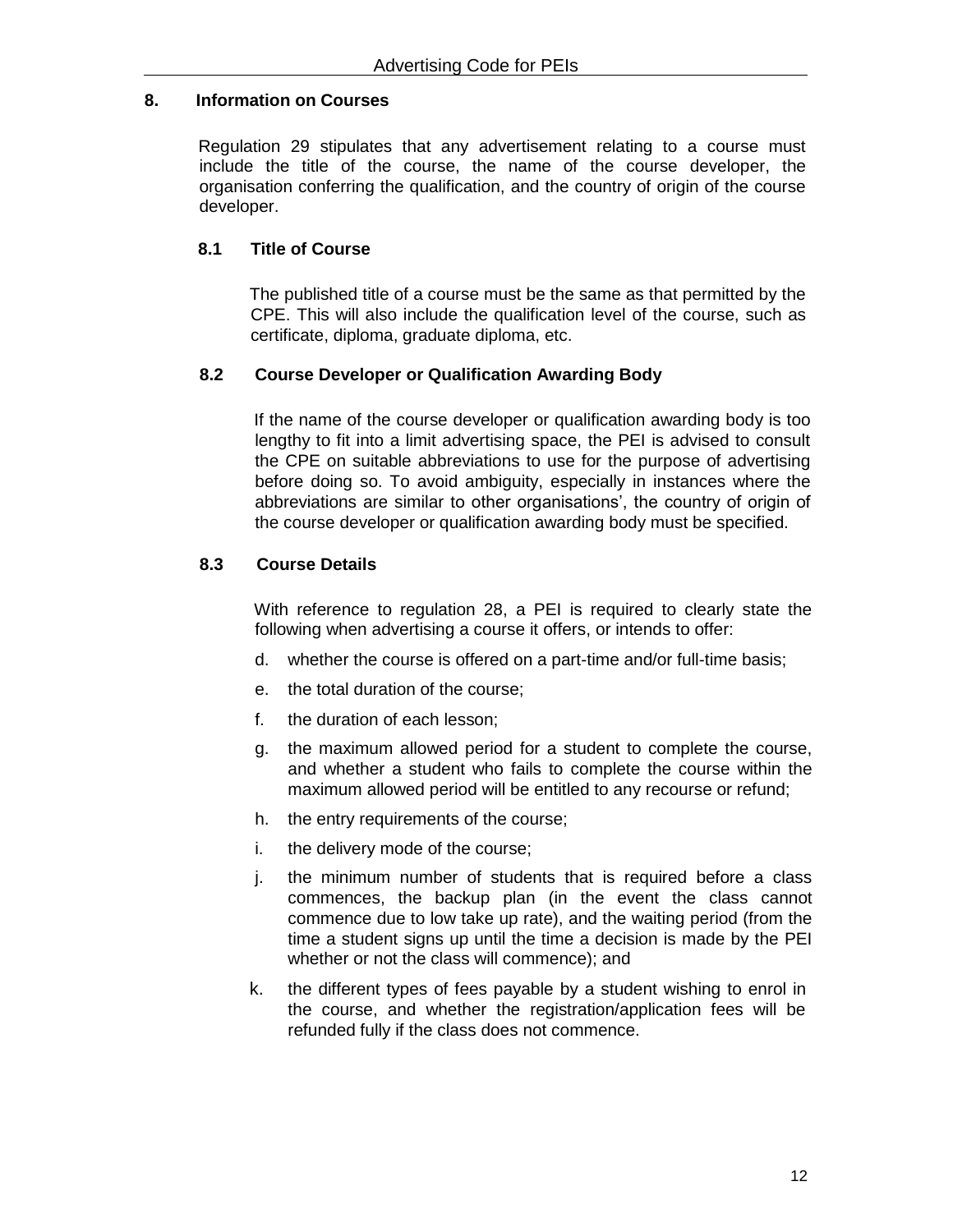# **8.4 Teachers**

A PEI may specify that the course would be taught by lecturers from the home campus of the university if it is indeed so. When providing the profiles of its teachers, the PEI may use academic titles, i.e., "Dr" or "Professor", to address them only if they are qualified and/or have received the relevant authorisation to hold those titles.

# **8.5 Examinations and Assessments**

A PEI is not to claim that passing its examinations or assessments will enable a student to become "certified' as a professional in any field unless it has been duly authorised by the relevant authority overseeing that specific industry to provide such courses.

# **8.6 Articulation Pathways**

A PEI must state clearly the specific articulation pathway for each course, including the names of the universities the course articulates into, and whether those universities' programmes will be conducted by the PEI (as external degree programmes) in Singapore, or will the students need to enrol at the universities' home campuses if they proceed on the articulation pathway.

#### **9. Language**

As a good practice, a PEI's advertisements, especially those meant for younger or non-English speaking students, should be worded in simple (English) language so that it is easily comprehensible. It should not confuse the students with high sounding words, exaggerated descriptions, and scientific jargons.